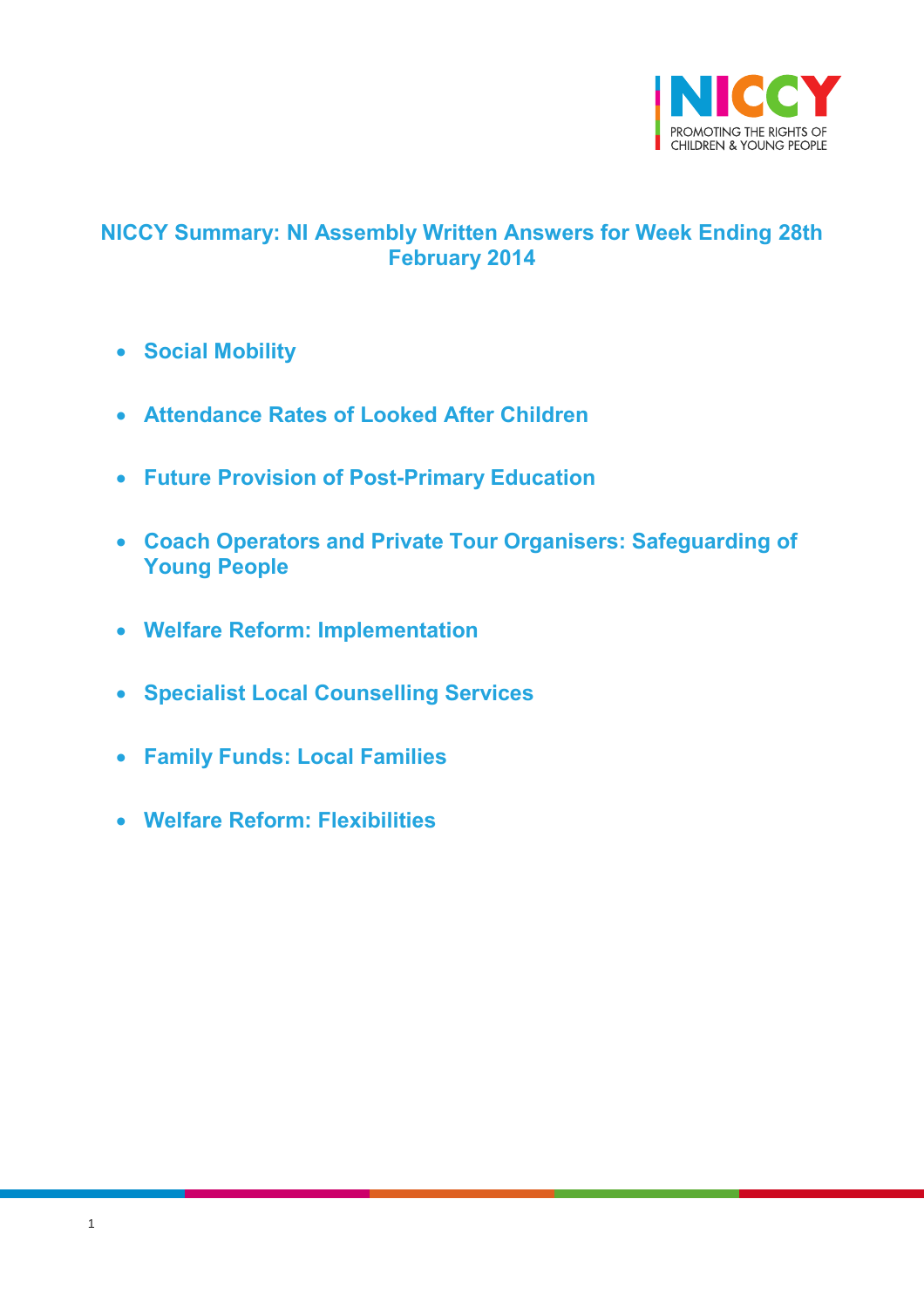

# <span id="page-1-0"></span>**Social Mobility**

Mr Agnew asked the First Minister and deputy First Minister to detail how their Department measures social mobility and to provide the indicators of social mobility, for each of the last five years.

(AQW 29504/11-15)

**Mr P Robinson and Mr M McGuinness:** The Executive's anti-poverty and social inclusion strategy, Lifetime Opportunities, adopted a 'lifecycle' approach to tackling poverty and social exclusion, recognising that in order to prevent a cycle of deprivation persisting through generations, issues affecting early years, children and young people are crucial.

The Lifetime Opportunities Monitoring Framework Update Report 1998/99 - 2010-11, published by our department in August 2013, presents a range of statistical targets and indicators endorsed by the Northern Ireland Executive Sub-Committee on Poverty and Social Inclusion in support of Lifetime Opportunities. The report reflects many of the commonly agreed EU and UK indicators, but also includes a number of additional indicators specific to here. A further update is anticipated in 2014.

Delivering Social Change has adopted and extended the lifecycle approach to tackling poverty and social exclusion, aiming to break the cycle of multi-generational problems by improving children and young people's health, well-being and life opportunities and reducing poverty and associated issues across all ages. However, we do not specifically measure social mobility.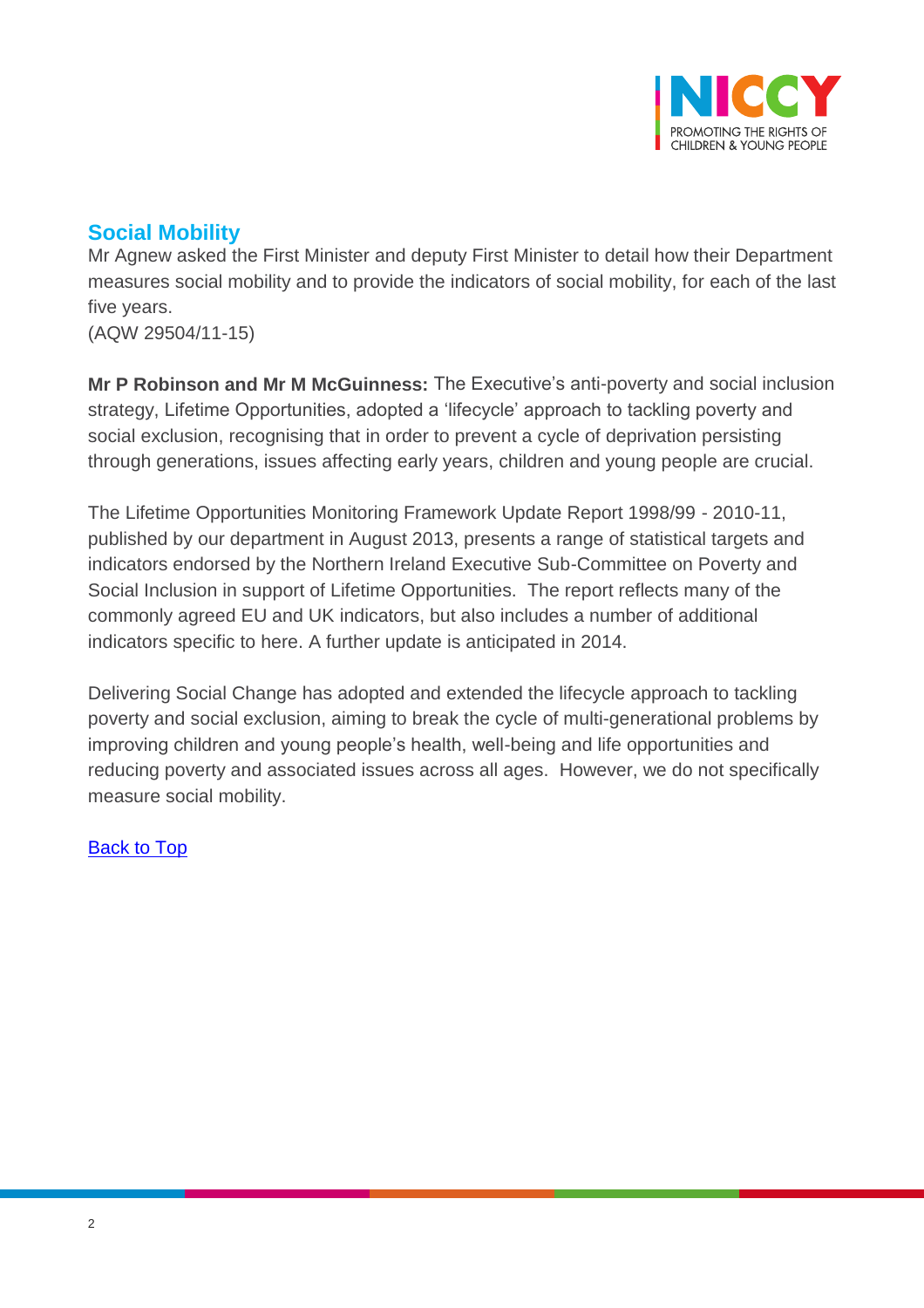

## <span id="page-2-0"></span>**Attendance Rates of Looked After Children**

Mr Storey asked the Minister of Education, pursuant to AQW 30290/11-15, to explain the reasons for the differences between the attendance rates of looked after children and other pupils between the primary and post-primary sectors; and what action his Department is undertaking to address this issue. (AQW 31002/11-15)

**Mr O'Dowd:** There is no single or definitive reason as to why there are differences between the attendance rates of looked after children and other pupils between the primary and post-primary sectors. In 2011 my Department commissioned a Study into how the education system can improve the attendance of looked after children at postprimary school. The study, conducted by PricewaterhouseCoopers, identified a number of underlying causes and influences that impact on the non-attendance of looked after children, including:

- Peer pressure;
- Behavioural issues;
- Underlying social and personal issues;
- Personal factors;
- Contact with birth parents;
- Socio-economic circumstances;
- Age when a child enters the care system;
- Placement type and stability; and
- Attitudes to education in the home/care environment.

Schools should refer pupils to the Education Welfare Service (EWS) for support, if appropriate, if their attendance falls below 85% or if there is a cause for concern. Intervention by the EWS is tailored to the individual child following the assessment of their circumstances including their needs, the parents/carer's capacity to meet those needs and the family and environmental factors. Provision of advice and support, consideration of warnings or any onward referral is completely determined by the outcome of this assessment.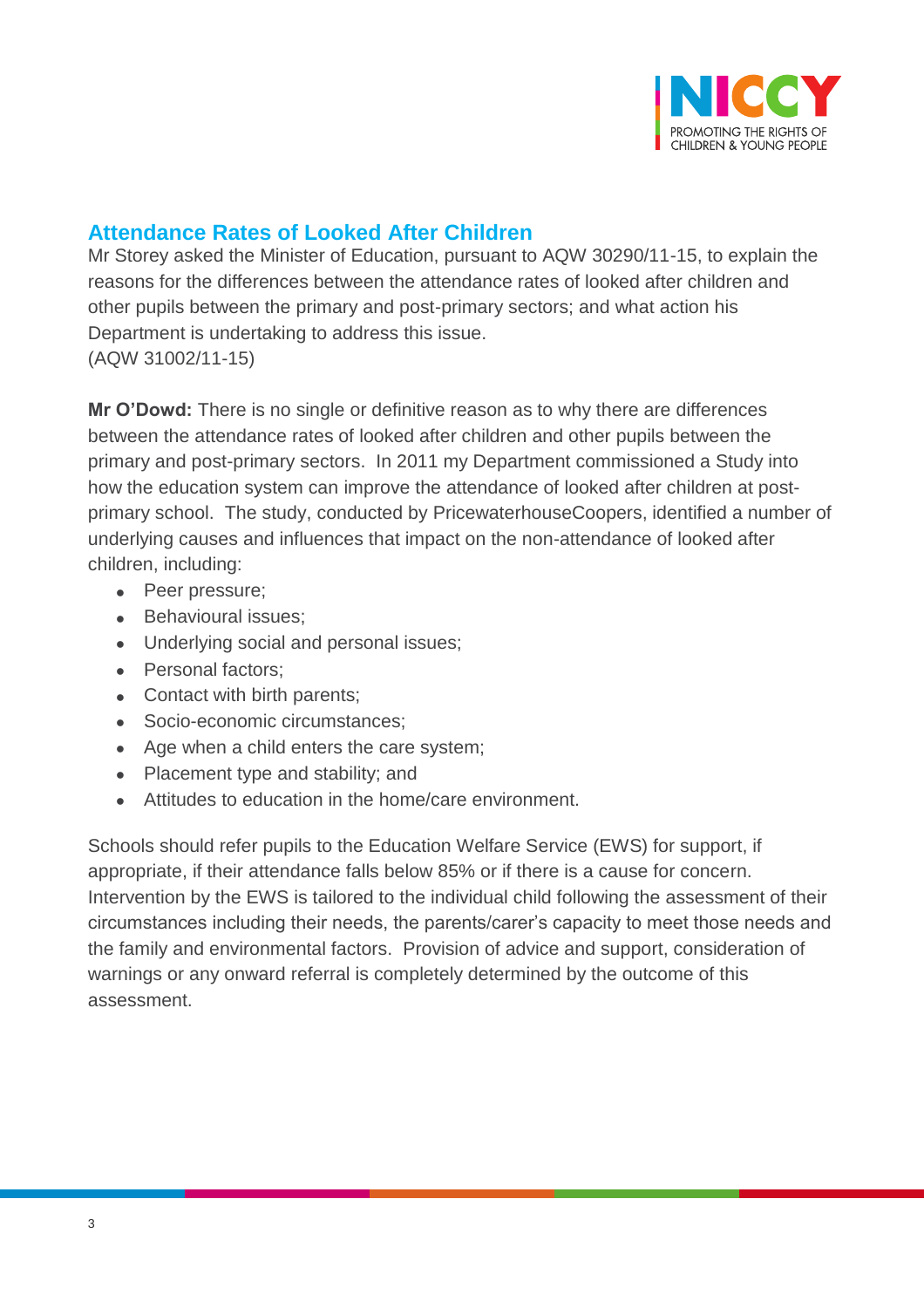

A number of initiatives are also aimed at improving the attendance of looked after children. For example:

- The North Eastern Education and Library Board, through the Residential Study Support Project have been facilitating homework and study support in residential units in the Northern Health and Social Care Trust area during the evenings. A particular focus to this work over recent years is to undertake capacity building for residential social workers in relation to their corporate parenting responsibilities in respect of looked after children education.
- The Attachment Project (TAP) is a pilot project within the Belfast and South Eastern Education and Library Boards which focuses on building capacity and awareness in schools on understanding and managing attachment issues for looked after children. This project will be evaluated through Queen's University of Belfast in the coming months and it is hoped to extend its reach in the coming academic year. This project also has the benefit of enabling teachers to utilize.

#### **[Back to Top](#page-0-0)**

### <span id="page-3-0"></span>**Future Provision of Post-Primary Education**

Mr Allister asked the Minister of Education how he will adjust his policy approach to take into account the decision of the Southern Education and Library Board to abandon the consideration of Option A on the future provision of post-primary education. (AQW 31055/11-15)

**Mr O'Dowd:** I am aware that the Southern Education and Library Board (SELB), at its meeting on 12 February 2014, decided to stop the consultation on the Board's preferred option in respect of 'Updating the Dickson Plan: the SELB proposals', and to move forward with a more wide ranging consultation process. I am concerned that despite recognition for several years that all pupils in the controlled sector in the Craigavon area do not have access to equitable educational provision and despite the SELB pronouncement in June 2013 that retaining the status quo is not an option, the Board has failed to come forward with a strategic plan to address the fundamental inequality at the heart of this matter. I will be seeking robust assurances aligned to a timeframe as to how they intend to eradicate education inequality for the controlled sector in the Dickson plan area. The issues present in Craigavon, and in fact in many areas, highlight the need for area planning. The decision of the SELB does not give me cause to adjust the strategic approach being undertaken. [Back to Top](#page-0-0)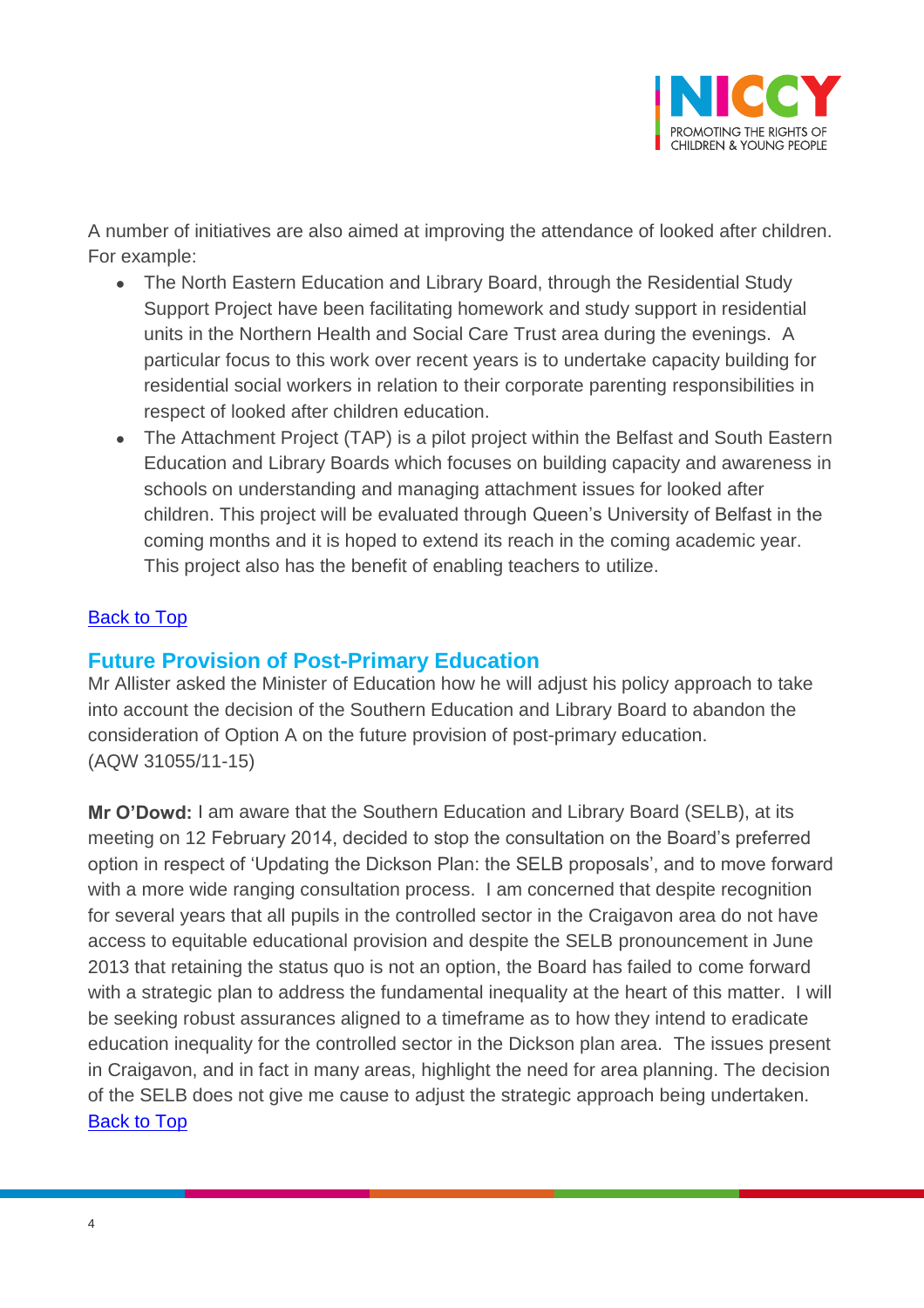

## <span id="page-4-0"></span>**Coach Operators and Private Tour Organisers: Safeguarding of Young People**

Mr Craig asked the Minister of the Environment to detail how coach operators and private tour organisers are governed with regard to the safeguarding of young people of postprimary school age in their care. (AQW 31165/11-15)

**Mr Durkan:** There are a number of measures in place to govern the safeguarding of young people in respect of licensing conditions. Holders of bus operator licenses are required to be of good repute and, as part of the process of determining if an applicant meets this requirement, a basic disclosure certificate for every person named on the application (such as owners, partners, directors and transport managers) must be submitted in support of applications for licenses. Basic disclosure certificates, issued by AccessNI, show all unspent convictions. This information is taken into consideration when assessing an application for a licence. In addition, bus drivers, who, unlike bus operators, will be in contact with passengers, must also be judged to be fit persons to hold a licence to drive a bus and they too must submit a basic disclosure certificate that will reveal any unspent convictions recorded against them. Again, this information is considered as part of the application process. Where an applicant for an operator's or a driver's licence has been convicted of an offence, and the conviction remains unspent, the Department will assess the nature and severity of the offence before deciding whether the licence should be granted. Offences that might suggest any danger to children or any vulnerable person will be given a great deal of weight in this judgment.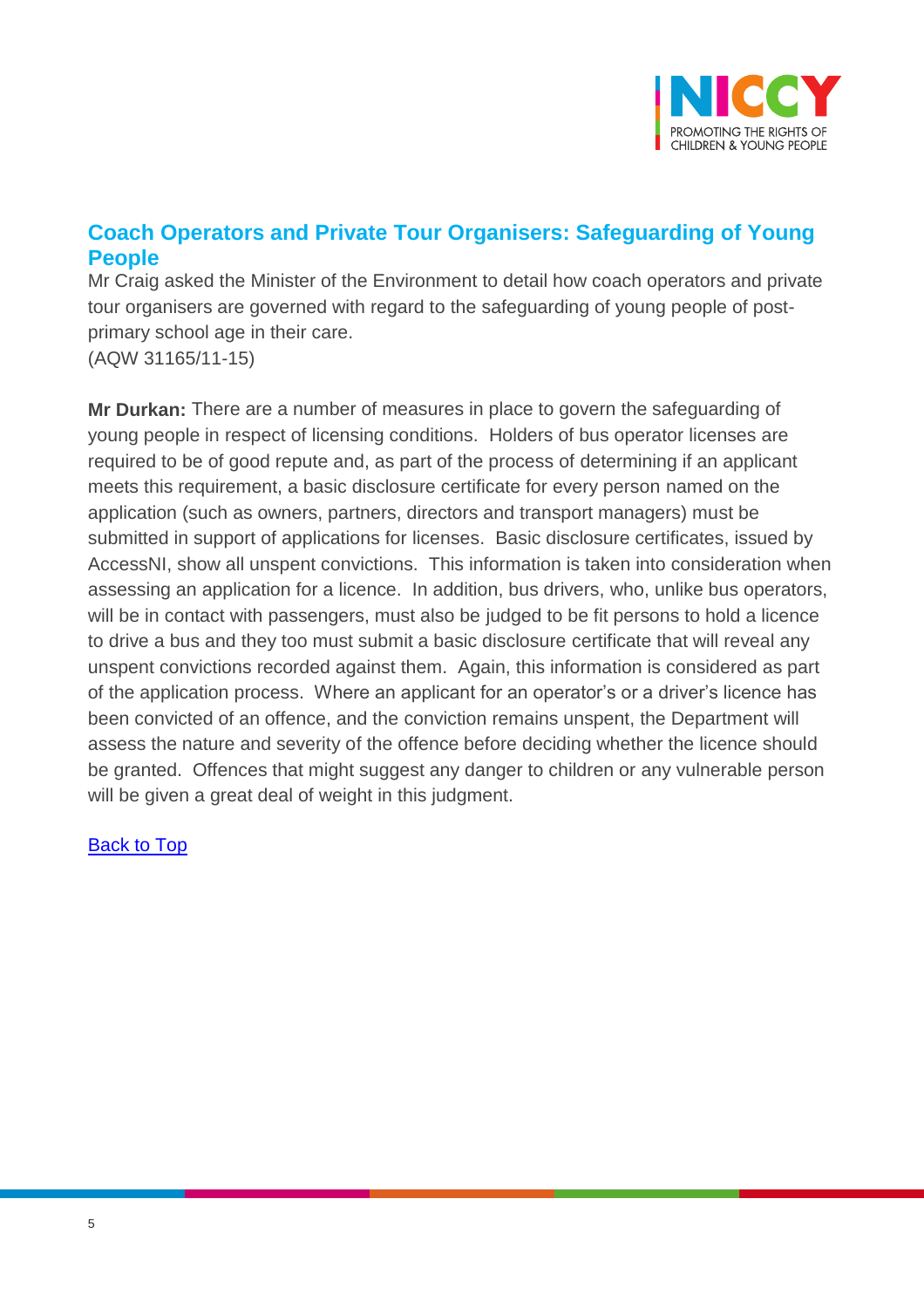

## <span id="page-5-0"></span>**Welfare Reform: Implementation**

Mr Wilson asked the Minister of Finance and Personnel to outline any communication between HM Government and the Executive on the question of sanctions, should Welfare Reform not be implemented. (AQO 5604/11-15)

**Mr Hamilton:** The Chief Secretary to the Treasury, Danny Alexander MP, wrote in June 2013 on the penalties to be applied to the Executive's DEL budget allocation, should welfare reform not be progressed by January 2014. Mr Alexander estimated the penalties at an initial £5 million per month but indicated that these would quickly rise as welfare reforms are rolled out in Great Britain. Of course, the latest estimate suggests that by 2017-18 the costs will exceed £270 million. I also discussed the issue of welfare reform with the Chief Secretary to the Treasury at the Finance Minister's quadrilateral meeting held in November 2013. At this meeting the Chief Secretary reinforced the UK Government's intention to apply penalties from January 2014. My officials also met with their HM Treasury counterparts on 14 February 2014 to discuss welfare reform. At this meeting HM Treasury officials outlined the mechanics of adjusting the Northern Ireland Block Grant.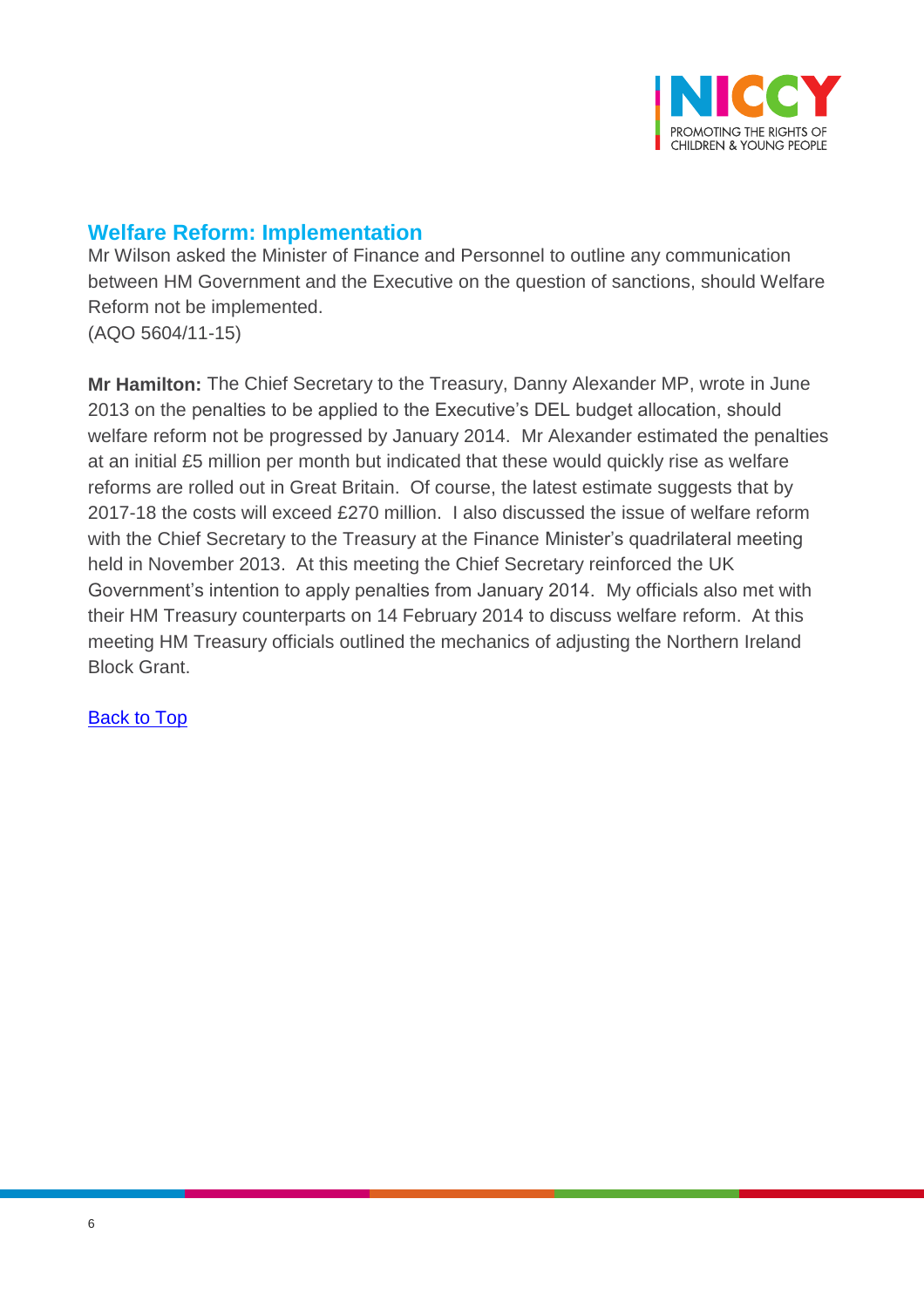

# <span id="page-6-0"></span>**Specialist Local Counselling Services**

Mrs Dobson asked the Minister of Health, Social Services and Public Safety what resources his Department provides to specialist local counselling services to provide early intervention services to primary school age children who need specialist care. (AQW 31008/11-15)

**Mr Poots:** The information requested is not available. Specialist care for children covers a wide spectrum of services including child protection, exposure to domestic abuse, child mental health, disability and life limiting conditions. Children's needs are assessed using the Understanding the Needs of Children in Northern Ireland (UNOCINI) Framework. In accordance with assessed need, a range of early intervention support services are provided, some in conjunction with colleagues in Education.

Core children's services such as Child Health, Child and Adolescent Mental Health (CAMHS), Community Paediatrics and Children with a Disability are provided across the continuum of childhood. These services include counselling, and also include areas such as behaviour management, bereavement counselling, and more specialist/ clinical interventions to assist children and their families to manage or understand specific conditions.